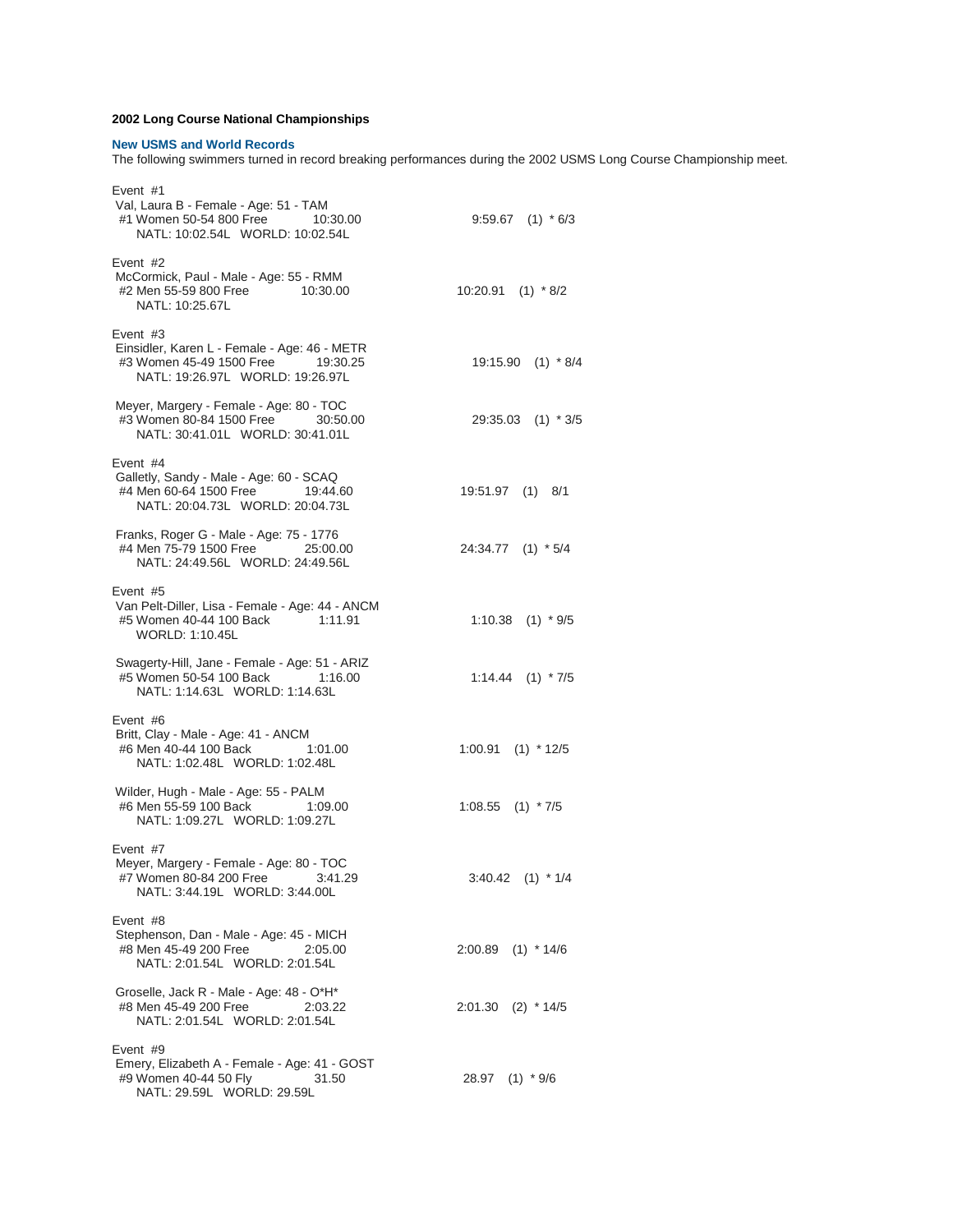| Parisi, Robin B - Female - Age: 48 - MACO<br>#9 Women 45-49 50 Fly<br>33.28<br>NATL: 30.74L                                   | $30.40$ (1) $*7/7$    |
|-------------------------------------------------------------------------------------------------------------------------------|-----------------------|
| Frid, Barbara - Female - Age: 60 - OREG<br>#9 Women 60-64 50 Fly 39.30<br>NATL: 38.10L                                        | $37.15$ (2) $*3/6$    |
| Ward, Joy - Female - Age: 60 - OREG<br>#9 Women 60-64 50 Fly<br>36.80<br>NATL: 38.10L WORLD: 36.56L                           | 35.62 (1) * 3/5       |
| Event #10<br>King, Wade - Male - Age: 35 - UNAT<br>#10 Men 35-39 50 Fly<br>25.70<br>NATL: 25.62L WORLD: 25.77L                | 25.00 (1) * 15/5      |
| Abrahams, Richard T - Male - Age: 57 - RMM<br>#10 Men 55-59 50 Fly 28.00<br>NATL: 27.76L WORLD: 27.76L                        | $27.43$ (1) $*6/5$    |
| Muter, C W - Male - Age: 60 - SDSM<br>#10 Men 60-64 50 Fly<br>30.27<br>NATL: 30.81L WORLD: 29.89L                             | 29.83 (1) * 5/5       |
| Smith, Ian S - Male - Age: 61 - YMCA<br>#10 Men 60-64 50 Fly 32.00<br>NATL: 30.81L                                            | $30.15$ (2) $*5/7$    |
| Krup, Paul - Male - Age: 85 - O*H*<br>#10 Men 85-89 50 Fly 53.00<br>NATL: 54.98L WORLD: 54.98L                                | $51.12$ $(1)$ * $1/6$ |
| Cerer, Anton M - Male - Age: 86 - O*H*<br>#10 Men 85-89 50 Fly 54.00<br>NATL: 54.98L WORLD: 54.98L                            | 54.00 (2) 1/7         |
| Event #11<br>Merritt, Jennifer - Female - Age: 51 - SPO<br>#11 Women 50-54 200 Breast 3:07.11<br>WORLD: 3:04.70L              | $3:04.41$ (1) $*7/5$  |
| Event #12<br>Schafer, Ron P - Male - Age: 45 - HSAM<br>#12 Men 45-49 200 Breast 2:49.84<br>NATL: 2:39.53L                     | $2:37.81$ (1) * 9/6   |
| Event #17<br>Einsidler, Karen L - Female - Age: 46 - METR<br>#17 Women 45-49 400 IM 5:46.29<br>NATL: 5:44.80L WORLD: 5:44.80L | $5:43.59$ (1) $*8/8$  |
| Event #18<br>Vitazka, Honza - Male - Age: 26 - GCMT<br>#18 Men 25-29 400 IM<br>4:42.20<br>NATL: 4:32.96L                      | $4:32.19$ (1) $*12/5$ |
| Galletly, Sandy - Male - Age: 60 - SCAQ<br>#18 Men 60-64 400 IM 6:04.55<br>NATL: 6:02.79L                                     | 6:01.06 $(2)$ * 7/8   |
| Cazalet, Edward G - Male - Age: 60 - TAM<br>#18 Men 60-64 400 IM<br>6:10.00<br>NATL: 6:02.79L                                 | $5:58.39$ (1) $*7/1$  |
| Event #20<br>Vitazka, Honza - Male - Age: 26 - GCMT<br>#20 Men 25-29 100 Fly<br>57.70<br>NATL: 56.34L WORLD: 56.34L           | 55.35 (1) * 15/5      |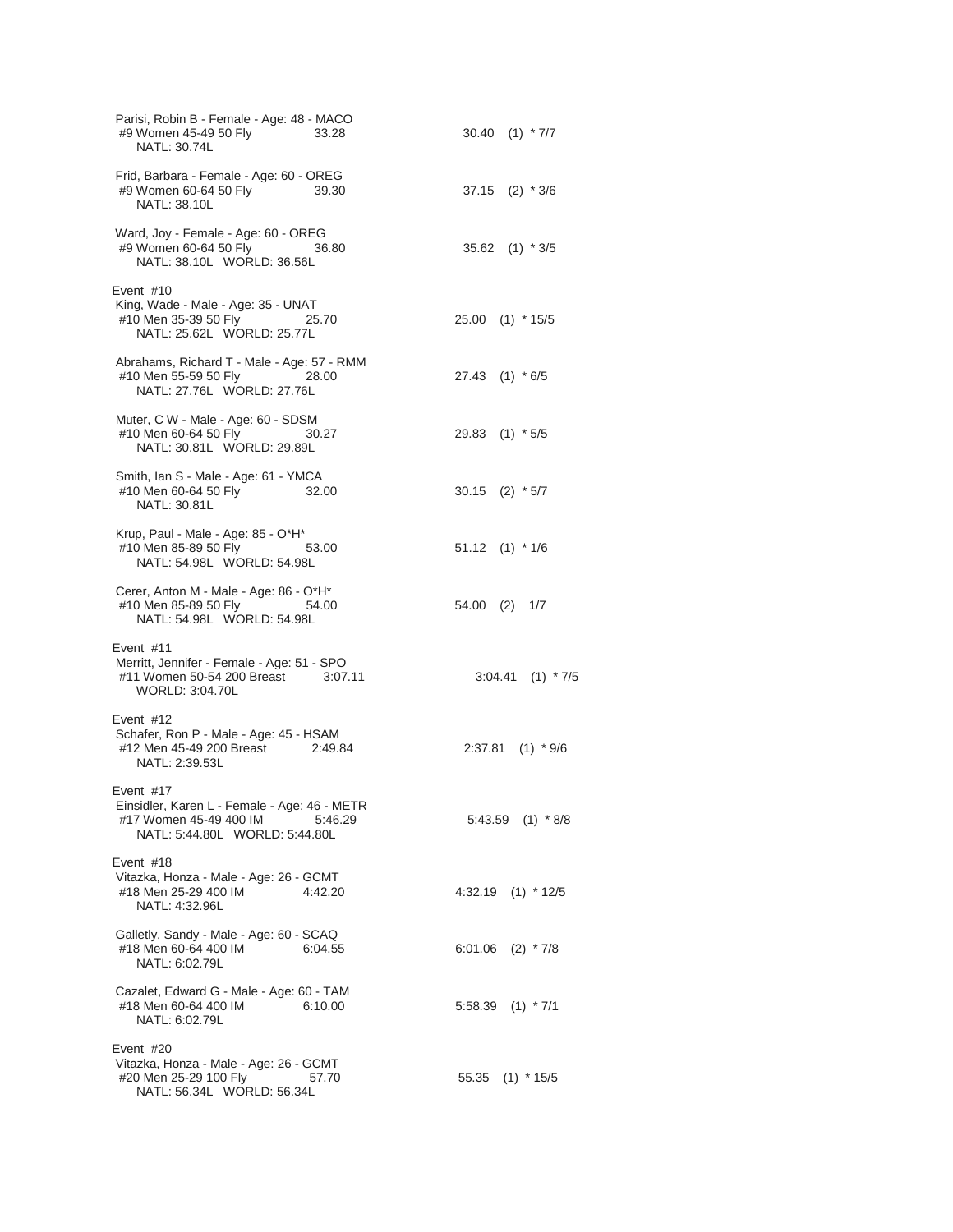| Event #21<br>Boak, Carolyn F - Female - Age: 57 - LAM<br>#21 Women 55-59 200 IM<br>3:03.00<br>NATL: 3:06.11L                  | $3:04.29$ (1) $4/6$   |
|-------------------------------------------------------------------------------------------------------------------------------|-----------------------|
| Event $#22$<br>Vitazka, Honza - Male - Age: 26 - GCMT<br>#22 Men 25-29 200 IM<br>2:10.80<br>NATL: 2:09.21L WORLD: 2:07.00L    | $2:06.33$ (1) * 15/5  |
| Event $#23$<br>Emery, Elizabeth A - Female - Age: 41 - GOST<br>#23 Women 40-44 50 Free<br>28.50<br>NATL: 27.39L WORLD: 27.39L | 26.97 (1) * 12/5      |
| Meyer, Margery - Female - Age: 80 - TOC<br>#23 Women 80-84 50 Free<br>42.65<br>NATL: 43.98L                                   | 42.29 $(1)$ * 1/3     |
| Event #24<br>Abrahams, Richard T - Male - Age: 57 - RMM<br>#24 Men 55-59 50 Free<br>27.00<br>NATL: 26.33L WORLD: 26.33L       | 25.53 (1) * 9/5       |
| Event #26<br>Musial, Wieslaw - Male - Age: 45 - TYMS<br>#26 Men 45-49 200 Back 2:21.00<br>WORLD: 2:21.19L                     | $2:20.37$ (1) * 10/5  |
| Franks, Roger G - Male - Age: 75 - 1776<br>#26 Men 75-79 200 Back<br>3:10.00<br>NATL: 3:15.00L WORLD: 3:10.64L                | $3:10.25$ (1) $2/5$   |
| Event #28<br>Cleaveland, Brud - Male - Age: 85 - FMM<br>55.34<br>#28 Men 85-89 50 Breast<br>NATL: 1:00.27L                    | 54.29 (2) * 1/5       |
| Krup, Paul - Male - Age: 85 - O*H*<br>#28 Men 85-89 50 Breast<br>55.00<br>NATL: 1:00.27L                                      | $50.74$ (1) * 1/4     |
| Event #31<br>Meyer, Margery - Female - Age: 80 - TOC<br>#31 Women 80-84 400 Free<br>8:08.00<br>NATL: 7:53.37L WORLD: 7:53.37L | $7:38.37$ (1) $*1/4$  |
| Event $#32$<br>Vitazka, Honza - Male - Age: 26 - GCMT<br>#32 Men 25-29 400 Free<br>4:12.25<br>WORLD: 4:01.10L NATL: 4:03.63L  | $4:00.98$ (1) * 18/6  |
| Stephenson, Dan - Male - Age: 45 - MICH<br>#32 Men 45-49 400 Free<br>4:25.00<br>WORLD: 4:21.16L NATL: 4:21.16L                | $4:21.13$ (1) $*12/5$ |
| Geoghegan, Jack - Male - Age: 60 - CONN<br>#32 Men 60-64 400 Free<br>5:05.00<br>NATL: 5:02.70L                                | $5:01.83$ (2) $*6/6$  |
| Galletly, Sandy - Male - Age: 60 - SCAQ<br>#32 Men 60-64 400 Free<br>5:04.45<br>NATL: 5:02.70L                                | $5:01.03$ (1) $*6/5$  |
| Franks, Roger G - Male - Age: 75 - 1776<br>#32 Men 75-79 400 Free<br>6:22.00<br>WORLD: 6:17.36L NATL: 6:18.73L                | 6:13.05 $(1)$ * 2/5   |
| Event $#33$<br>Swagerty-Hill, Jane - Female - Age: 51 - ARIZ                                                                  |                       |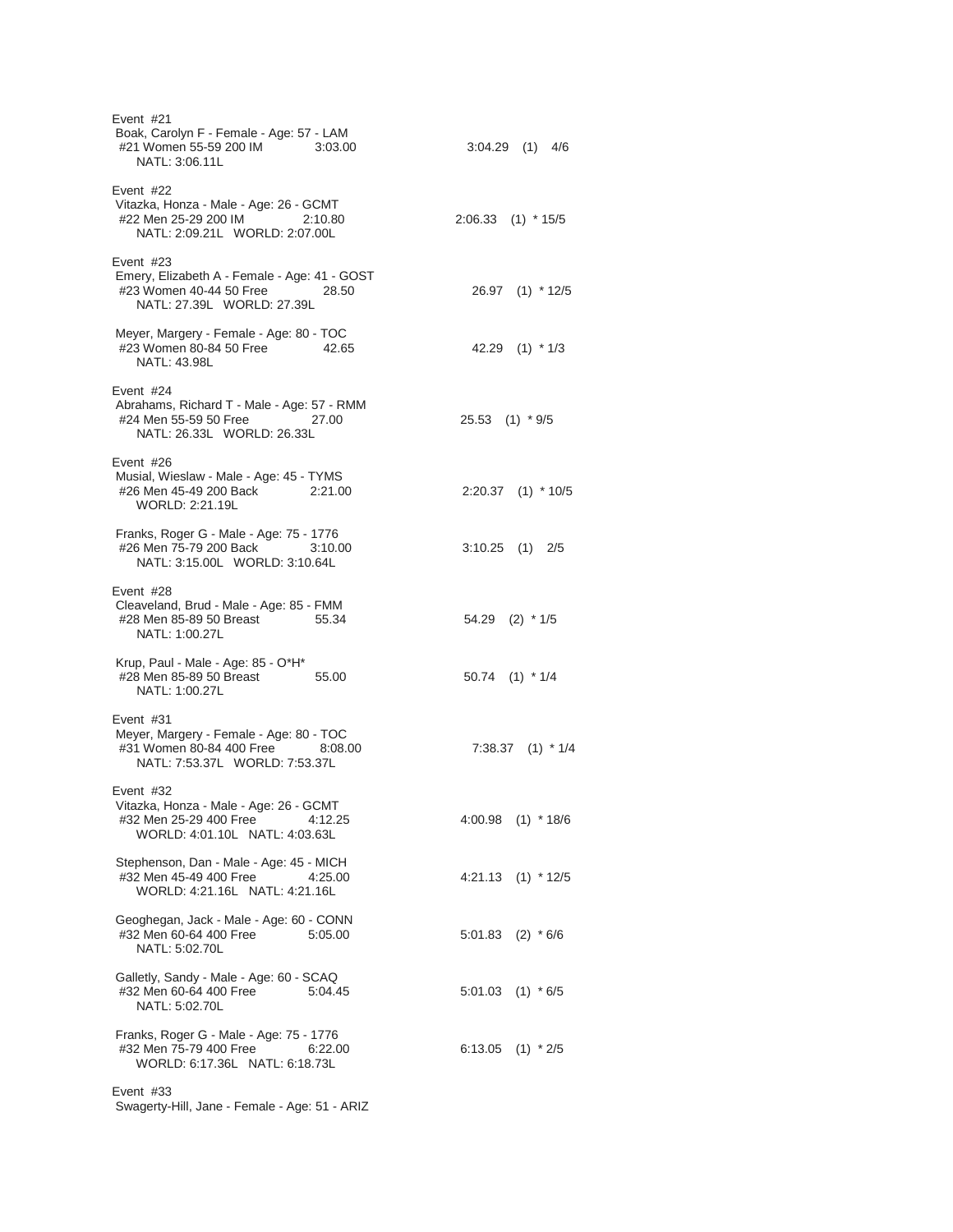| #33 Women 50-54 50 Back<br>WORLD: 33.81L NATL: 33.81L                                                                   |      | 35.00   |                      | $32.87$ (1) $*7/5$    |
|-------------------------------------------------------------------------------------------------------------------------|------|---------|----------------------|-----------------------|
| Cederlund, Bunny - Female - Age: 81 - SPCO<br>#33 Women 80-84 50 Back<br>NATL: 48.24L                                   |      | 46.39   |                      | 46.96 (1) 1/4         |
| Event #34<br>Britt, Clay - Male - Age: 41 - ANCM<br>#34 Men 40-44 50 Back 28.00<br>WORLD: 28.69L NATL: 28.69L           |      |         | 27.88 (1) * 11/5     |                       |
| Wilder, Hugh - Male - Age: 55 - PALM<br>#34 Men 55-59 50 Back<br>WORLD: 31.52L NATL: 31.52L                             |      | 31.30   | 31.20 $(1) * 7/5$    |                       |
| Event #35<br>Salcedo, Helen I - Female - Age: 27 - SCAM<br>#35 Women 25-29 100 Breast 1:19.01<br>NATL: 1:15.89L         |      |         |                      | $1:15.48$ (1) * 10/5  |
| Mann, Melinda J - Female - Age: 46 - WMAC<br>#35 Women 45-49 100 Breast 1:23.02<br>NATI: 1:22.27L                       |      |         |                      | 1:21.72 $(1) * 6/5$   |
| Merritt, Jennifer - Female - Age: 51 - SPO<br>#35 Women 50-54 100 Breast 1:27.00<br>WORLD: 1:26.45L                     |      |         |                      | $1:26.33$ (1) $*5/5$  |
| Event #36<br>Cleaveland, Brud - Male - Age: 85 - FMM<br>#36 Men 85-89 100 Breast 2:18.40<br>NATL: 2:13.43L              |      |         |                      | $2:13.14$ (2) * 1/6   |
| Krup, Paul - Male - Age: 85 - O*H*<br>#36 Men 85-89 100 Breast 2:05.00<br>NATL: 2:13.43L                                |      |         |                      | $2:03.96$ (1) * 1/5   |
| Event #38<br>Poiletman, Robert M - Male - Age: 59 - COLM<br>#38 Men 55-59 200 Fly<br>WORLD: 2:33.48L NATL: 2:33.71L     |      | 2:34.93 | $2:33.32$ (1) $*3/5$ |                       |
| Cerer, Anton M - Male - Age: 86 - O*H*<br>#38 Men 85-89 200 Fly 4:50.00<br>WORLD: 5:06.00L NATL: 5:06.00L               |      |         | 4:57.41 (1) 1/4      |                       |
| Event #39<br>Emery, Elizabeth A - Female - Age: 41 - GOST<br>#39 Women 40-44 100 Free<br>WORLD: 1:00.63L NATL: 1:00.63L |      | 1:03.50 |                      | 59.13 (1) * 10/5      |
| Boak, Carolyn F - Female - Age: 57 - LAM<br>#39 Women 55-59 100 Free<br>NATL: 1:11.18L                                  |      | 1:11.20 |                      | $1:10.44$ (1) $*5/5$  |
| Russ, Betty J - Female - Age: 75 - O*H*<br>#39 Women 75-79 100 Free<br>NATL: 1:32.33L                                   |      | 1:37.00 |                      | $1:30.58$ (1) * $1/7$ |
| Carr, Florence E - Female - Age: 77 - FMM<br>#39 Women 75-79 100 Free<br>NATL: 1:32.33L                                 |      | 1:32.33 |                      | $1:31.33$ (2) $*1/6$  |
| Event #40<br>Abrahams, Richard T - Male - Age: 57 - RMM<br>#40 Men 55-59 100 Free<br>WORLD: 58.41L NATL: 58.41L         |      | 59.00   | 58.23 (1) * 7/5      |                       |
| Relay                                                                                                                   | Seed | Prelims | Finals               |                       |